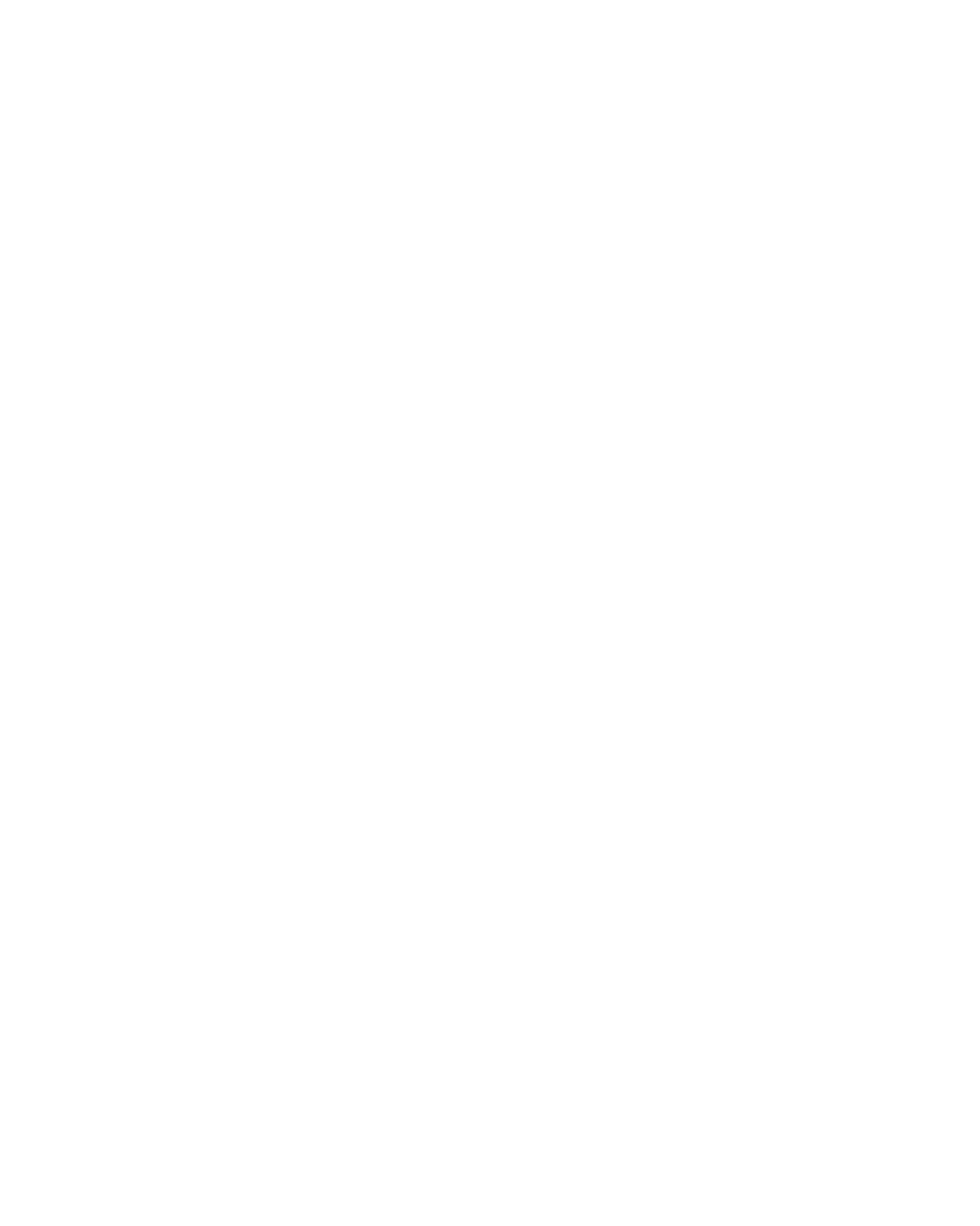# **GOXTREME® REBEL**

**MANUAL**

**English**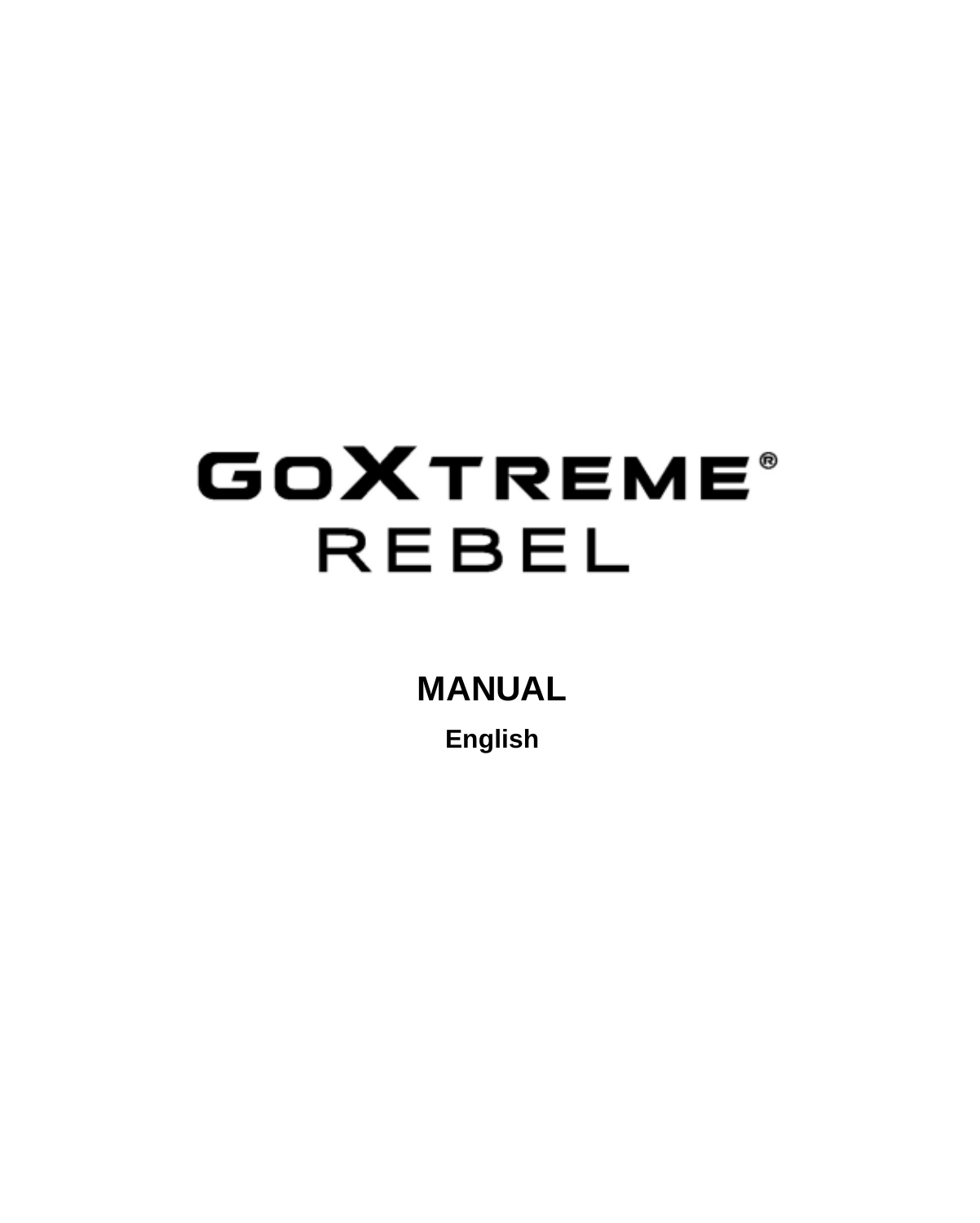# **IMPORTANT INFORMATION**

To ensure the optimal functioning of your camera, please note the following important information:

# MicroSD card:

- Please ensure your memory card is formatted in the camera before first using the card for the first time (Settings > Format).
- The maximum capacity memory card supported is 32GB.

Use of memory cards exceeding the maximum recommended capacity may result in file errors.

- For best results, we recommend using high quality Micro SD cards Class 10 with U3 High Speed or higher.
- The recording time depends on the selected resolution.

**• After reaching a max. video recording time of approx. 22 minutes, the camera will stop recording automatically. A new recording must be restarted manually.**

# Charging:

- Ensure the camera is charged completely before first use.
- Keep the device away from children while charging.
- Ensure the camera is switched off when charging. If the camera turns on automatically when connected to a power source please turn it off to complete charging. A camera plugged into power and switched on will not charge.
- The camera should only be charged via the USB port of a computer or a USB power adapter with a maximum capacity of 1000mAh.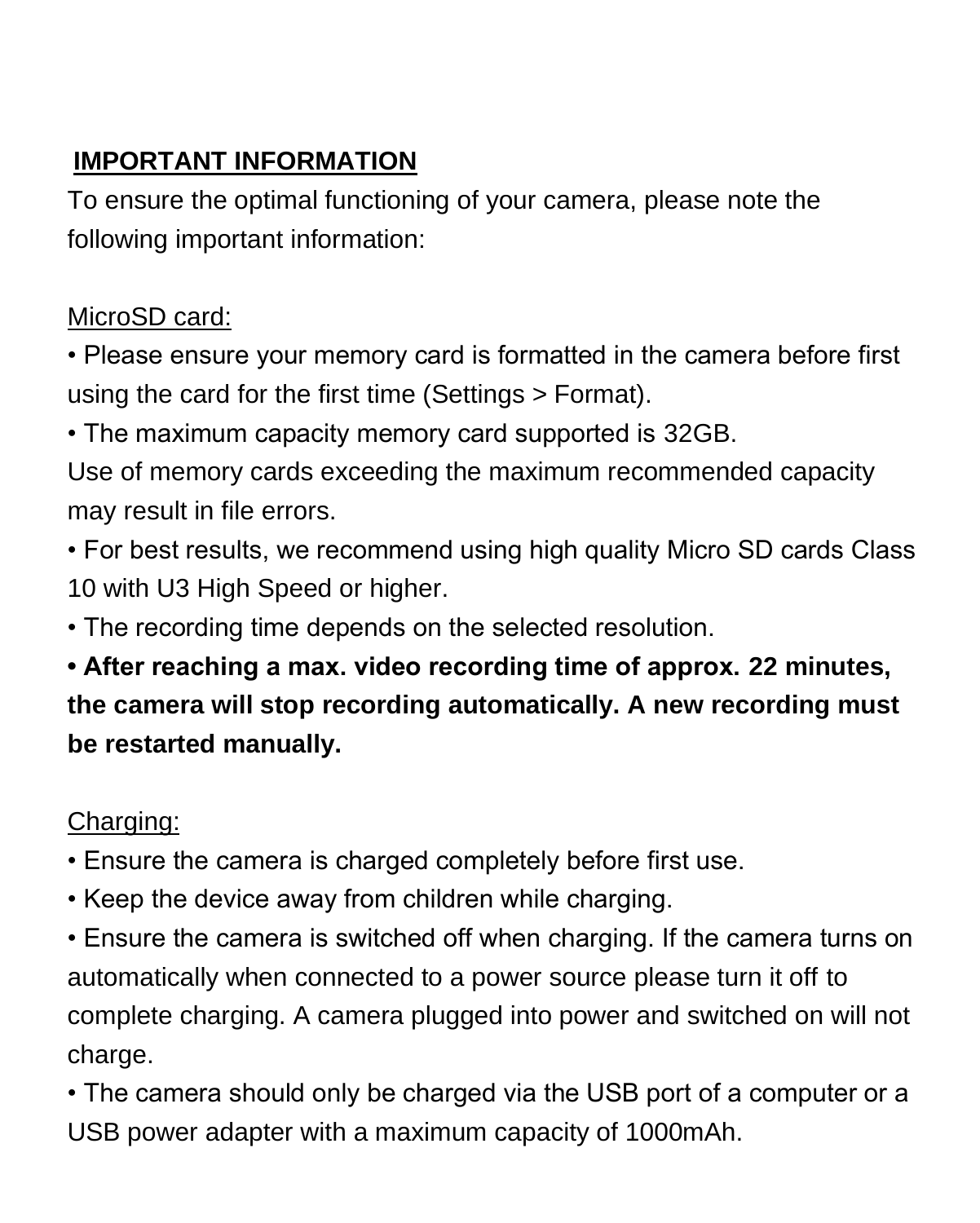• Unplug the USB cable connected to the camera before using the camera.

• The battery life is - depending on the settings and outside temperature up to 80 minutes under optimal conditions.

# WiFi connection:

• Ensure you have downloaded the correct companion app for your camera model.



# **Safety instructions:**

# **WARNING:**

The camera is not suitable for children under 36 months because of choking hazard.

• Always protect your camera from falls, blows and bumps.

• Keep a sufficient distance from objects that generate strong magnetic fields or radio waves, such as electrical appliances to prevent them from damaging the product or affecting the sound and image quality.

• Store the device cool (at room temperature) in a dry and dust-free location and never expose the product to high temperatures or permanently direct sunlight.

• In the unlikely event of overheating, smokes or unpleasant odors coming out of the unit, disconnect it immediately from the charging cable and remove the battery to avoid a fire.

• !!!! WARNING: Before using the camera in the water, make sure that all lids and closures on the camera are closed and sealed.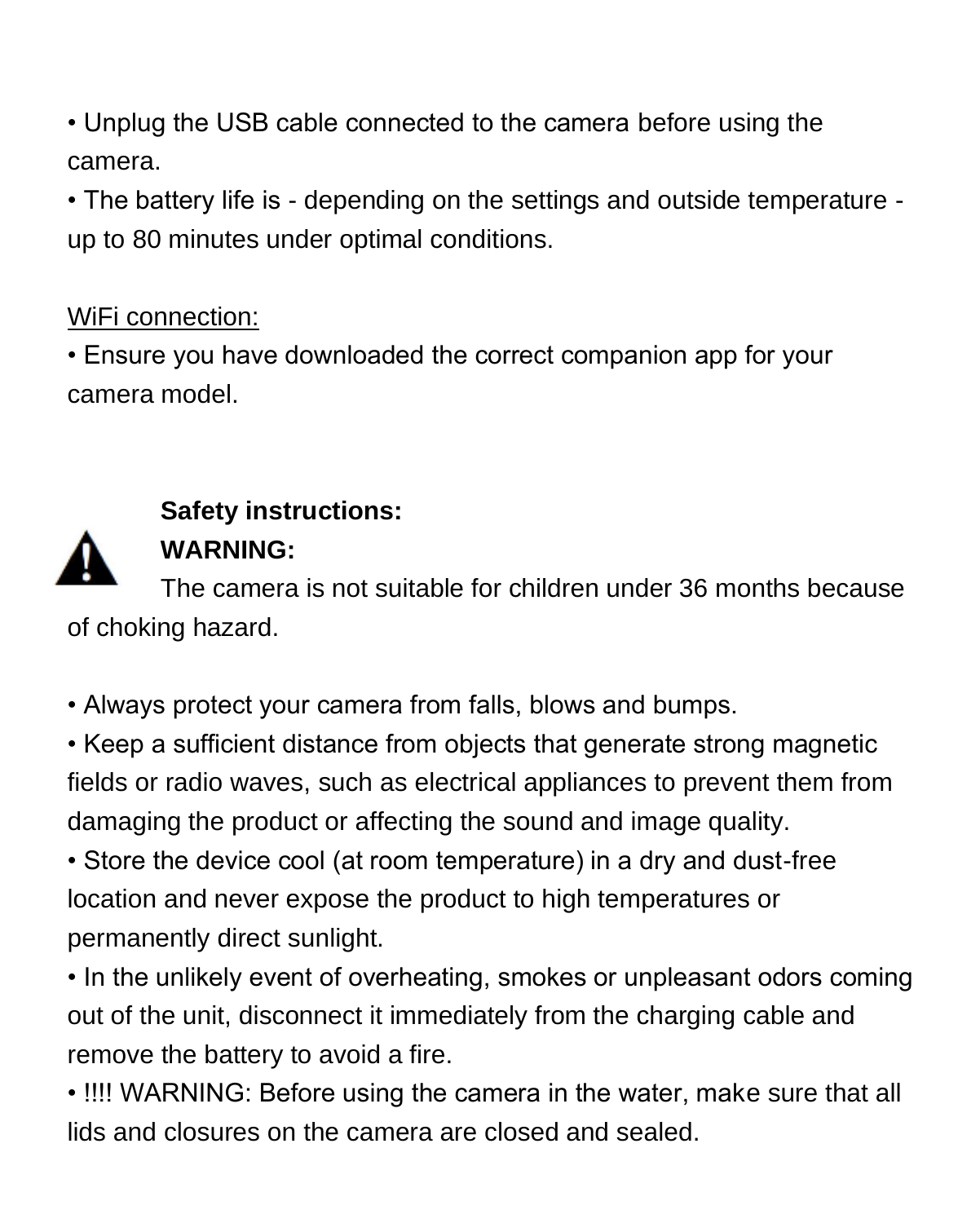# **Camera**



- 1. USB
- 2. Microphone
- 3. TF card
- 4. Power button/Mode key
- 5. Lens
- 6. Work indicator light
- 7. Charging indicatorlight
- 8. Display
- 9. WIFI light
- 10. Enter/OK
- 11. Up key/WIFI key
- 12.Down key
- 13.Speaker
- 14.Battery compartment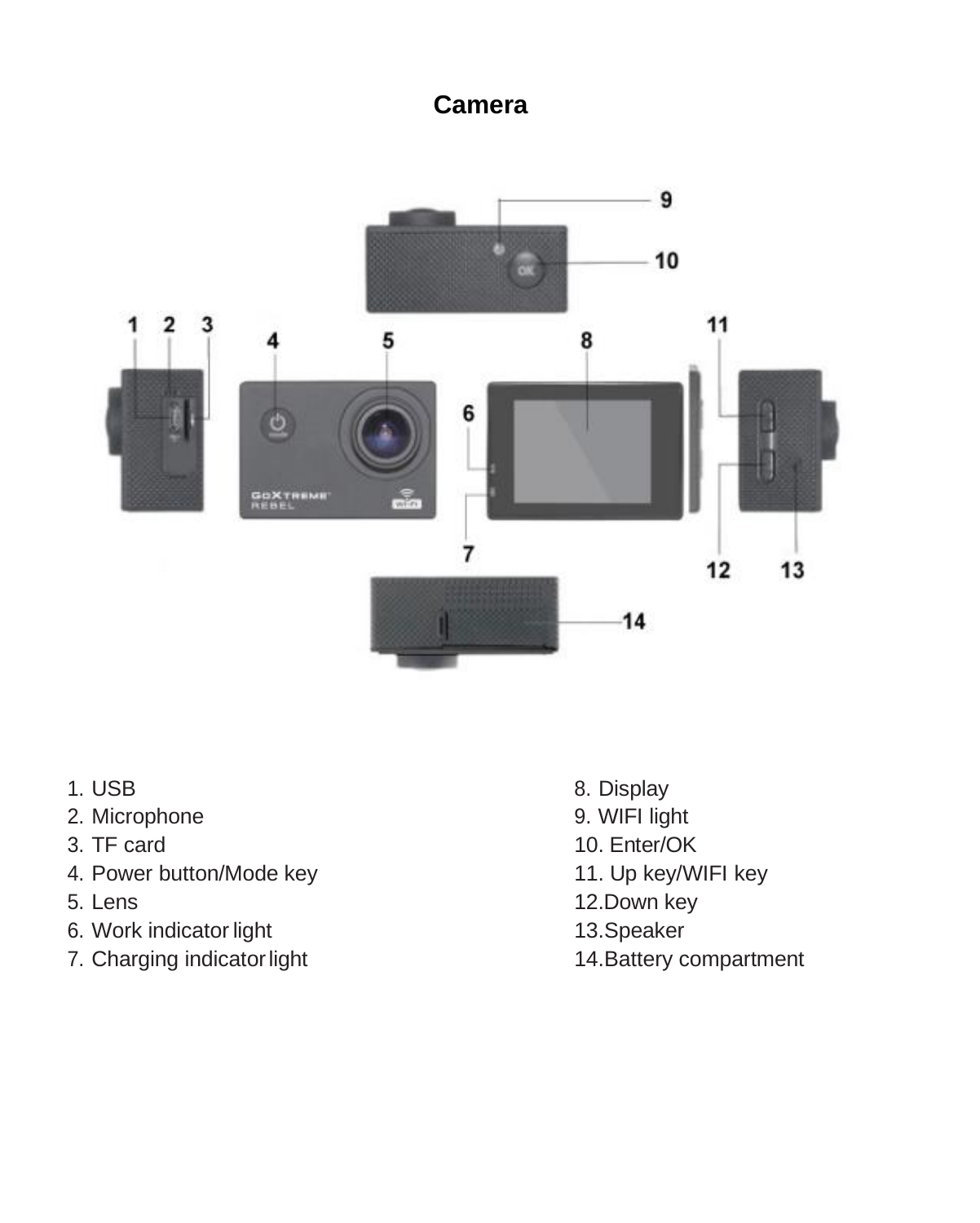# **Housing**



- 1.Enter
- 2.Up key/WIFI key
- 3.Down key
- 4.Housing lock mechanism
- 5. Lens
- 6. Power button/Mode key
- 7. Base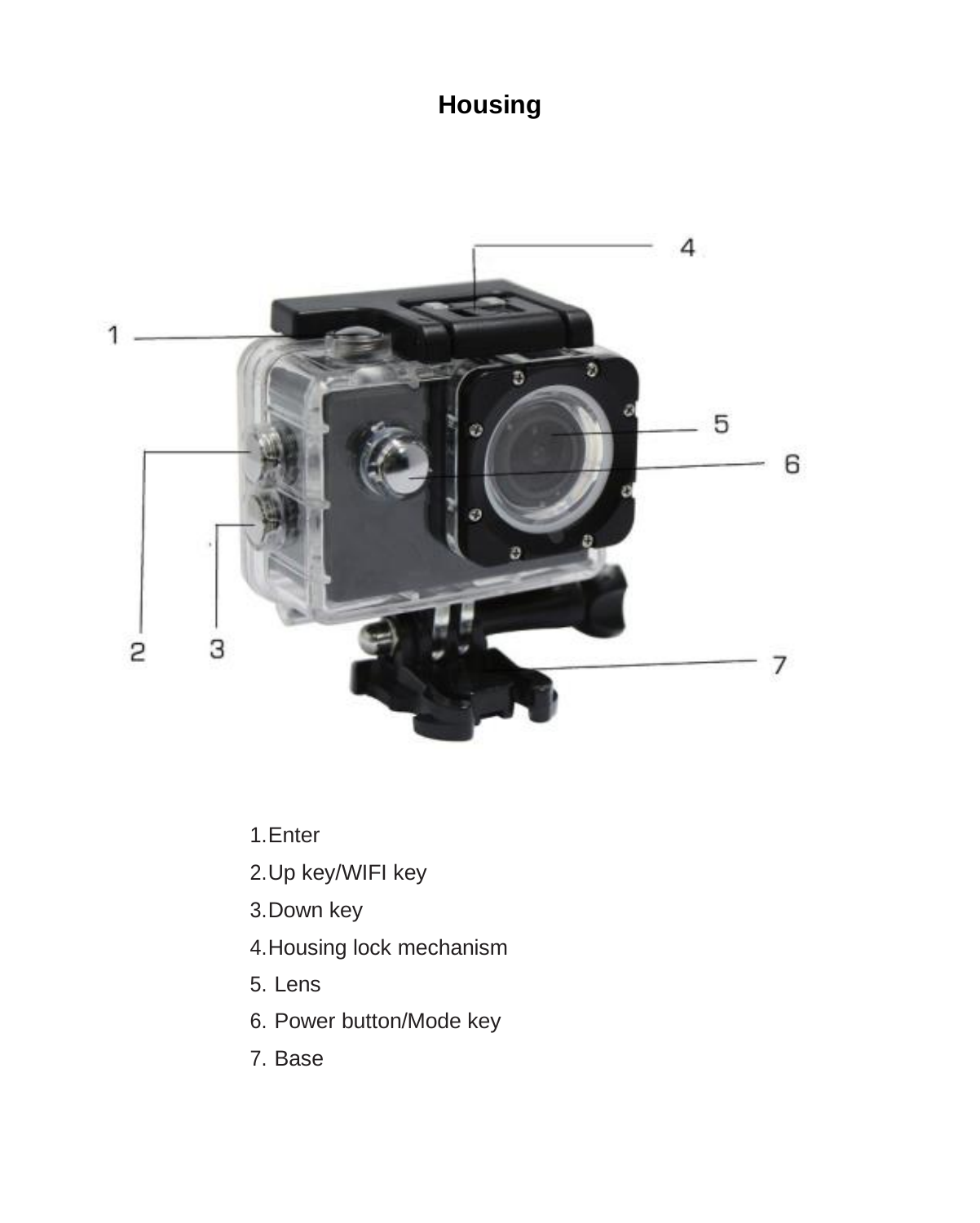# **Introduction**

## **1. Insert MicroSD card**

Note: Please use brand MicroSD card and format the card inside the camera using the settings menu under "format SD card" before using. Ordinary neutral cards cannot be guaranteed to work properly.

# **2. Installing and removing the battery**

A. Open the battery compartment cover.

B. Insert the battery so that the contacts on the battery match the contacts inside the camera.

C. To remove, open the battery compartment and remove the battery.

## **3. Charging the battery**

A. Connect the camera to the USB-slot of a computer or to a power adapter for charging.

B. You can use a car charger to charge the battery in a car.

C. When charging, the red indicator light is on. If the device is fully charged, the red light turns off.

D. The charging process is faster while the camera is powered off.

# **4. Turn camera On and Off**

A. Starting: Press the "Power button/Mode key" for about 3 seconds. The blue light turns on and the display shows the start screen.

B. Shutdown: Press "Power button/Mode key" for about 3-5 seconds, the blue light turns off and the display will show the end screen.

## **5. Mode switch**

A. Press the mode key to open the mode. Press the button repeatedly tocycle through the different modes (video / camera / playback / setup mode).

B. The  $\bigcap$  top left indicates the videomode  $\bigcap$  indicates the photo mode, indicates the playback mode and the indicates the setup mode.



# **6. Video**

A. Insert a memory card and press the "Power button/Modekey" to turn the camera on.

B. After the camera is started, press the "Enter/OK key" to start video recording.

During recording, the indicator dot at the top left hand of the screen will flash Yellow/Red and show the recording time counter(Red).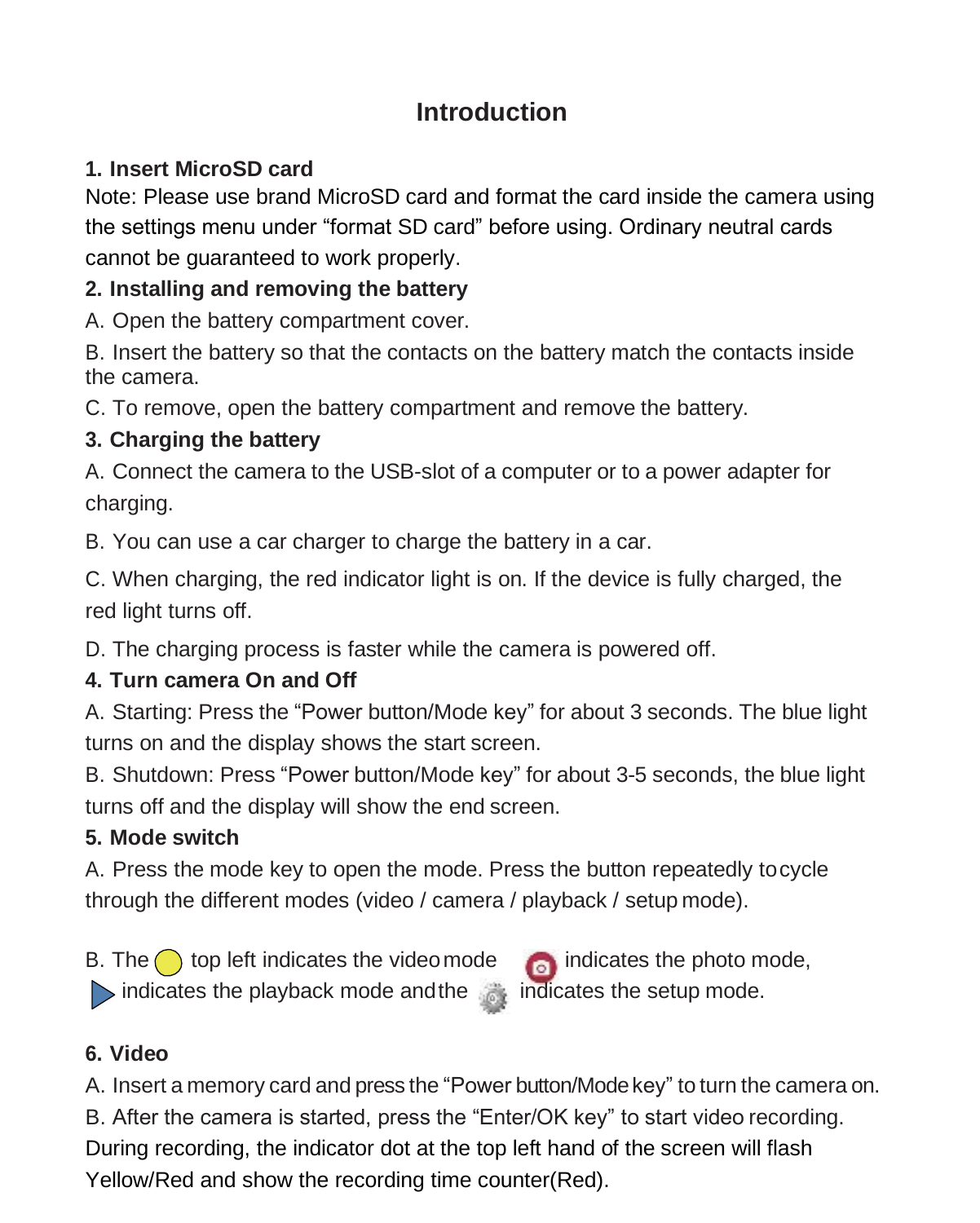C. To stop the recording press again the "Enter/OK key"

#### **7. Photo**

Turn the camera on and press the "Power button/Mode key" to change to photo mode.

B. Press the "Enter/OK key" to take the picture.

#### **8. Playback mode**

Press the "Power button/Mode key" to switch to the Playback mode. Use the up and down keys to select an image and press OK to show thefile.

#### **9. Menu settings**

A. Press the "Power button/Mode key" to switch to the menu settings.

B. Use the up and down keys to select the menu, press the Enter key to enter the sub-menu, and select the setting item. Press OK to confirm.

#### **10. USB cable to the computer**

Connect the camera with an USB cable to the computer and the screen will display "Mass Storage", "PC Camera". Selected with the up and down keys the desired mode and press the "Enter/OK key" to choose the mode.

A. After entering "Mass Storage", the computer will display a removable disk.

B. After entering "PC Camera", the device can be used as PC camera for video communication.

## **11. WIFI connection**

The action camera can be connected via WiFi to a smartphone or tabletwith Android or iOS system.

A. Install the App "GoPlus Cam" on your smartphone or tablet. The app can be downloaded in the Google Playstore or in the Apple store.

B. Turn on the camera and press the camera up key. The camera screen will show a WiFi logo and the SSID (WiFi account): GoXtreme\_xxxxxxxx (xxx is a placeholder for the individual serial number of the device) appears and the PW (initial password) is: 12345. During this time, the yellow WiFi indicator always on.

C. Turn on the WiFi function at your smartphone or tablet. Search for the camera's WiFi name and connect both devices with each other. After the connection has been successful, the yellow indicator is lit.

D. Start the App "GoPlus Cam" on your smartphone or tablet. The live picture of the camera is displayed on your screen. The App can record videos, take pictures, and download it to your smartphone or tablet.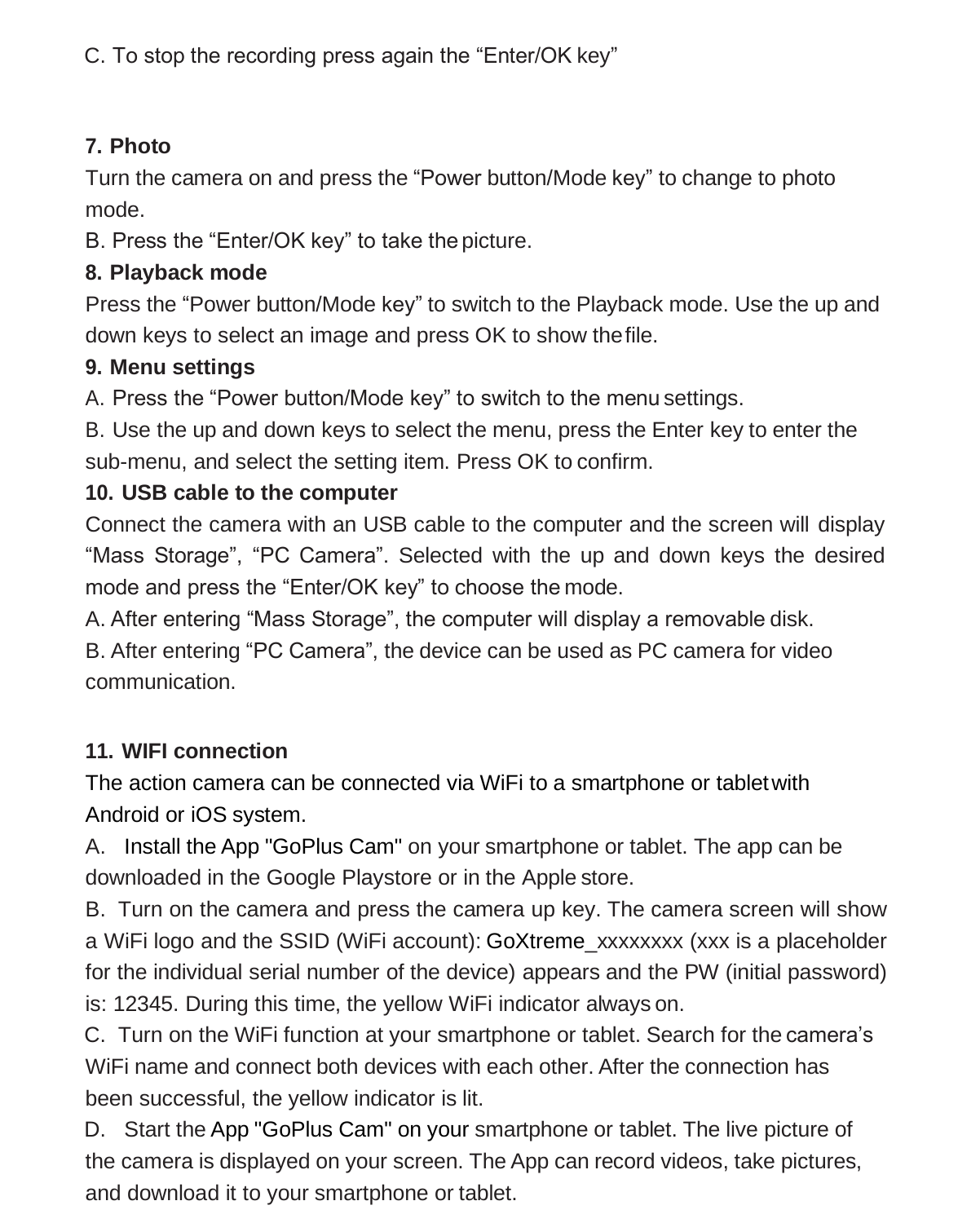## **12. WEB CAM**

Your action cam also features a webcam function. To use your cam as a webcam please follow the following steps:

1. Remove the battery and memory card.

2. Connect the camera to your computer using the USB cable provided.

3. If prompted, select the PC-Cam or Web Cam option.

4. If you are using Windows, driver installation will be automatic and complete within 2 minutes.

### **PLEASE NOTE:**

Please note that the web cam function provides video only and does not include audio.

A headset or earphones with in-line mic as provided with many smartphones is required for audio.

Please note you may need to enter the settings of any app or program you use (e.g. Skype) so you can select your action cam as the preferred web cam option.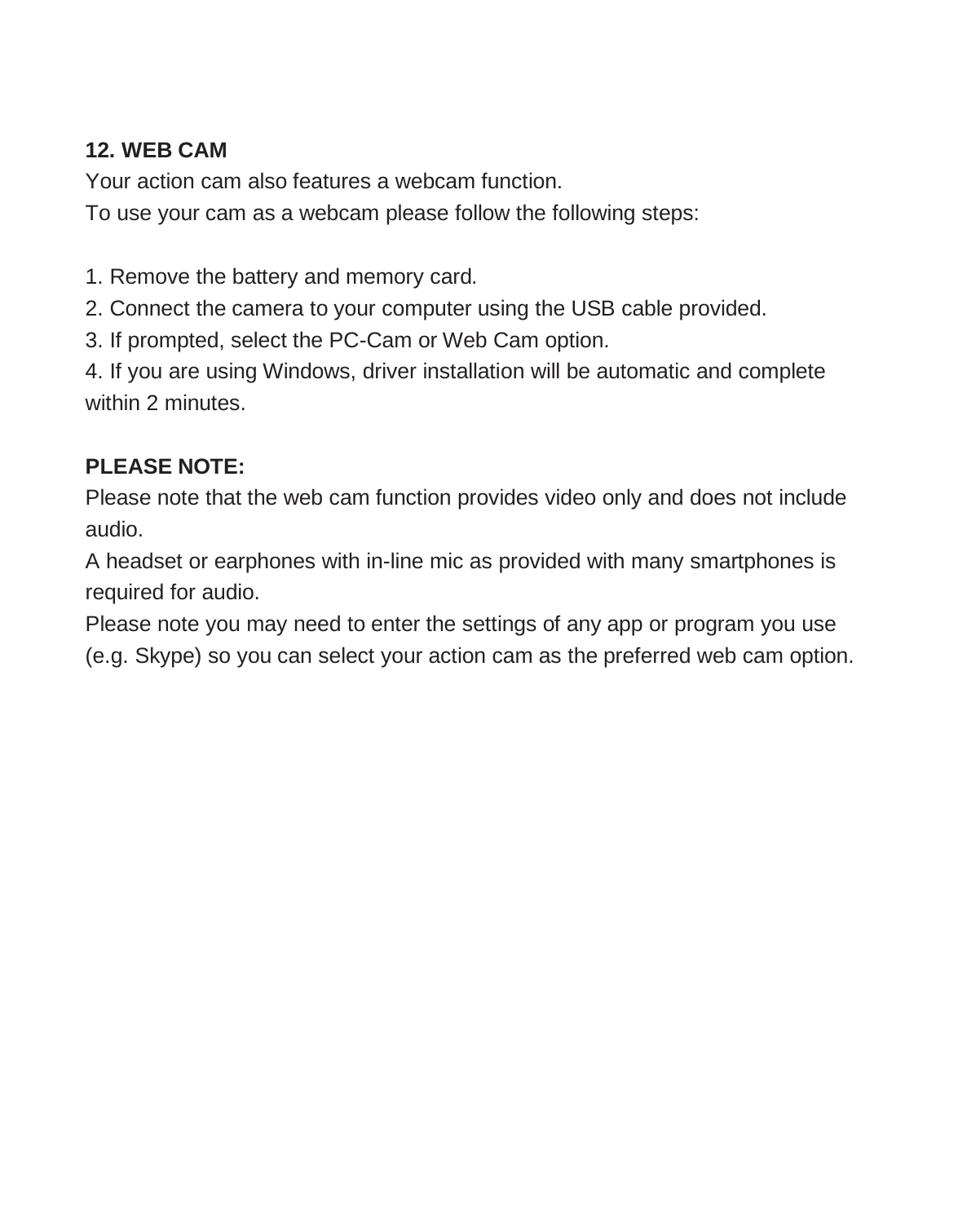# **Specifications**

| LCD Screen                | 20 <sup>°</sup>                                                               |
|---------------------------|-------------------------------------------------------------------------------|
| I ens                     | $140^\circ$                                                                   |
| Video Resolution          | 720P/30fps; WVGA/30fps; VGA/30fps<br>Interpolated: 1080P/30fps                |
| Video Format              | AVI                                                                           |
| Video compression formats | M.IPG                                                                         |
| Photo resolution          | Interpolated: 16M/12M/10M/8M                                                  |
| Storage card              | MicroSD, max, 32 GB                                                           |
| Camera mode               | Single shot / self-timer (3 seconds / 5<br>seconds / 10 seconds / 20 seconds) |
| USB                       | <b>USB2.0</b>                                                                 |
| Battery capacity          | 900mAh, 3.7V, 3.33Wh                                                          |
| Wifi Frwquency            | 2.4 GHZ                                                                       |
| Recording time            | 1080P/ about 80minutes                                                        |
| Charging time             | About 3 hours                                                                 |
| Operating system          | Win7/Win8/Win10/MacOS                                                         |
| Dimension                 | 60 x 41.8 x 30.36                                                             |

**Note: Specifications are subject to technical changes.**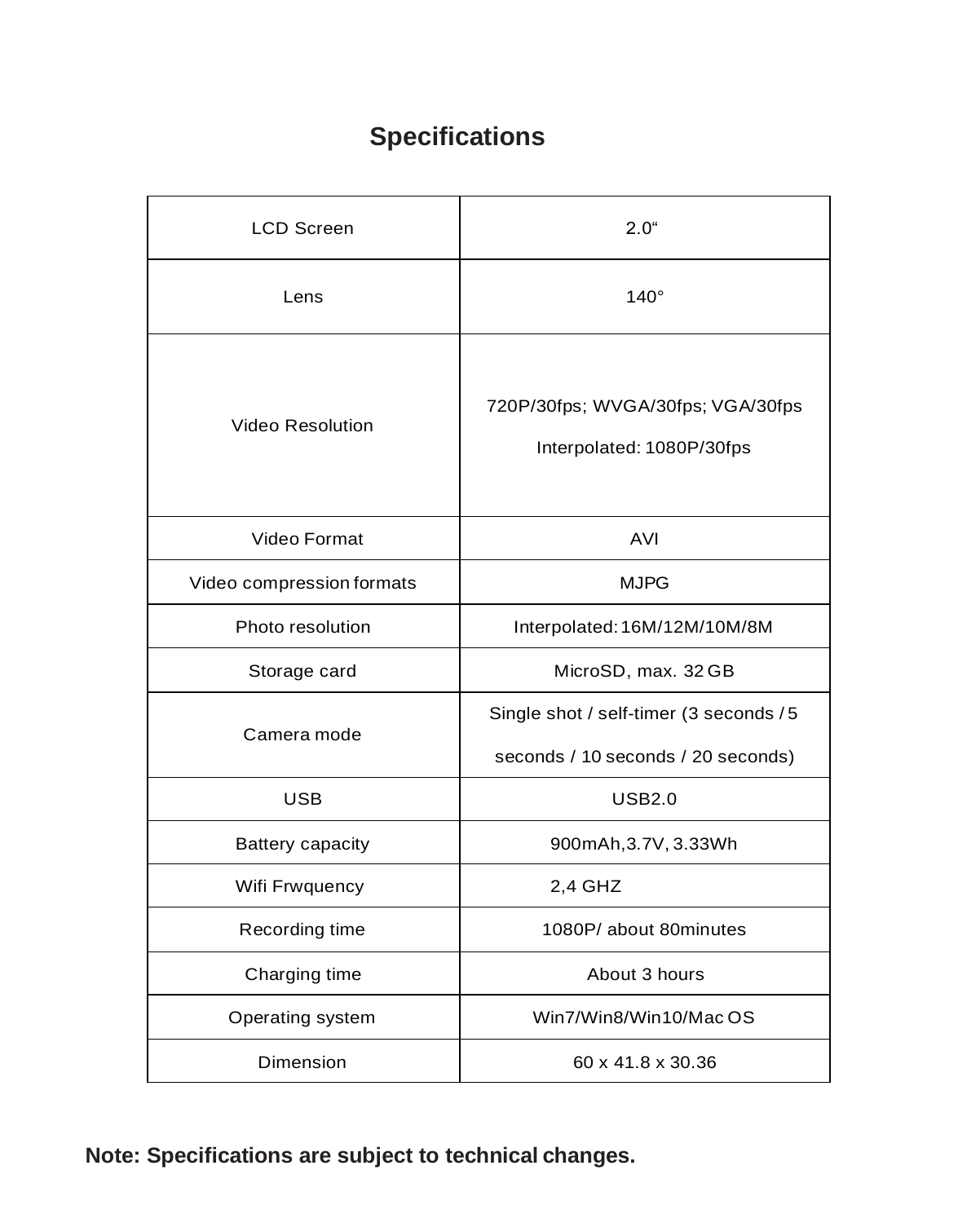## **1. Crash, black and white phenomenon occurred during use**

If the camera freezes during normal use, please remove and re-install the battery. The camera returns to normal operating after turning it on again.

#### **2.In case, the camera will not turn on or operate**

Please check, if the battery is fully charged. Otherwise pull out and reinsert the battery and turn the camera on.

#### **3. Machine heating phenomenon occurs during use**

Because this camera is a precision digital device with a better sealing, the machine will have a certain amount of heat during use. This is a normal phenomenon.

#### **4. Record a video without sound, or play video with a lower sound**

First make sure the device is not inside the waterproof case, because the waterproof case belongs to seal parts. The sound cannot be played, if the sound is turned off inside the menu.

#### **5. Video is not running smooth, red and green blocks appear at the recording**

Please format the memory card inside the camera using the settings menu under "format SD card" and make sure to use genuine high-speed memory card for recording.

#### **6. WiFi signal instability**

The WiFi signal susceptible to interference. Make sure that no barrier is around the unit to facilitate signal transmission and hold the smartphone not too far away from the camera unit.

### **7. WIFI Unable to connect**

First, check that the WiFi is turned on the camera. Then re-connect the cameraand the smartphone / tablet again with eachother.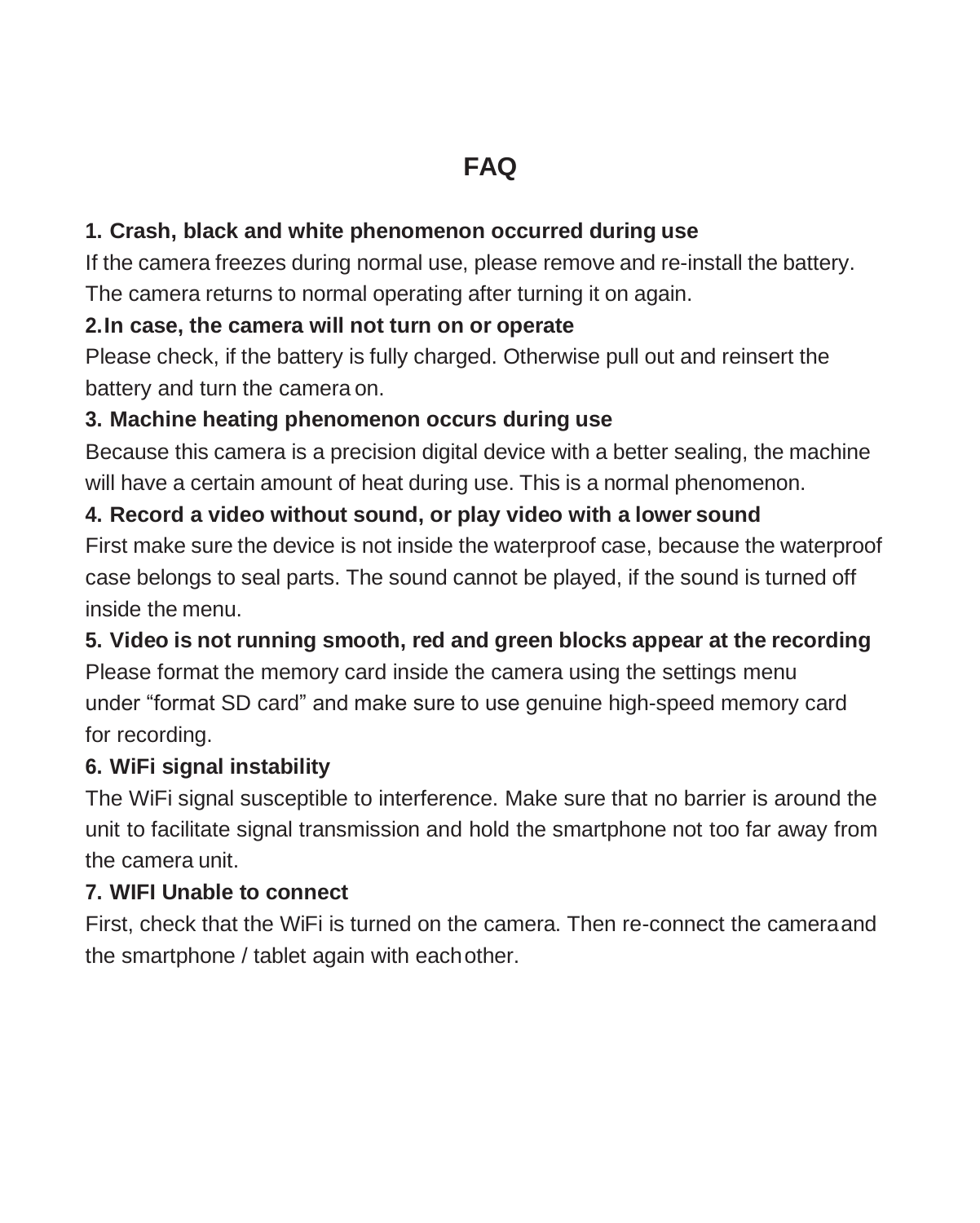All product specifications are correct at time of print and are subject to change without prior notice.

Easypix GmbH reserve the right for errors or omissions.

For technical help please visit our support area on www.easypix.eu.

#### **CONFORMITY**

We hereby declare that the CE marking has been affixed to this product in accordance with the essential requirements and relevant provisions of the European directives.

The complete declaration of conformity can be downloaded here:

[http://www.easypix.info/download/pdf/doc\\_goxtreme\\_rebel.pdf](http://www.easypix.info/download/pdf/doc_goxtreme_rebel.pdf)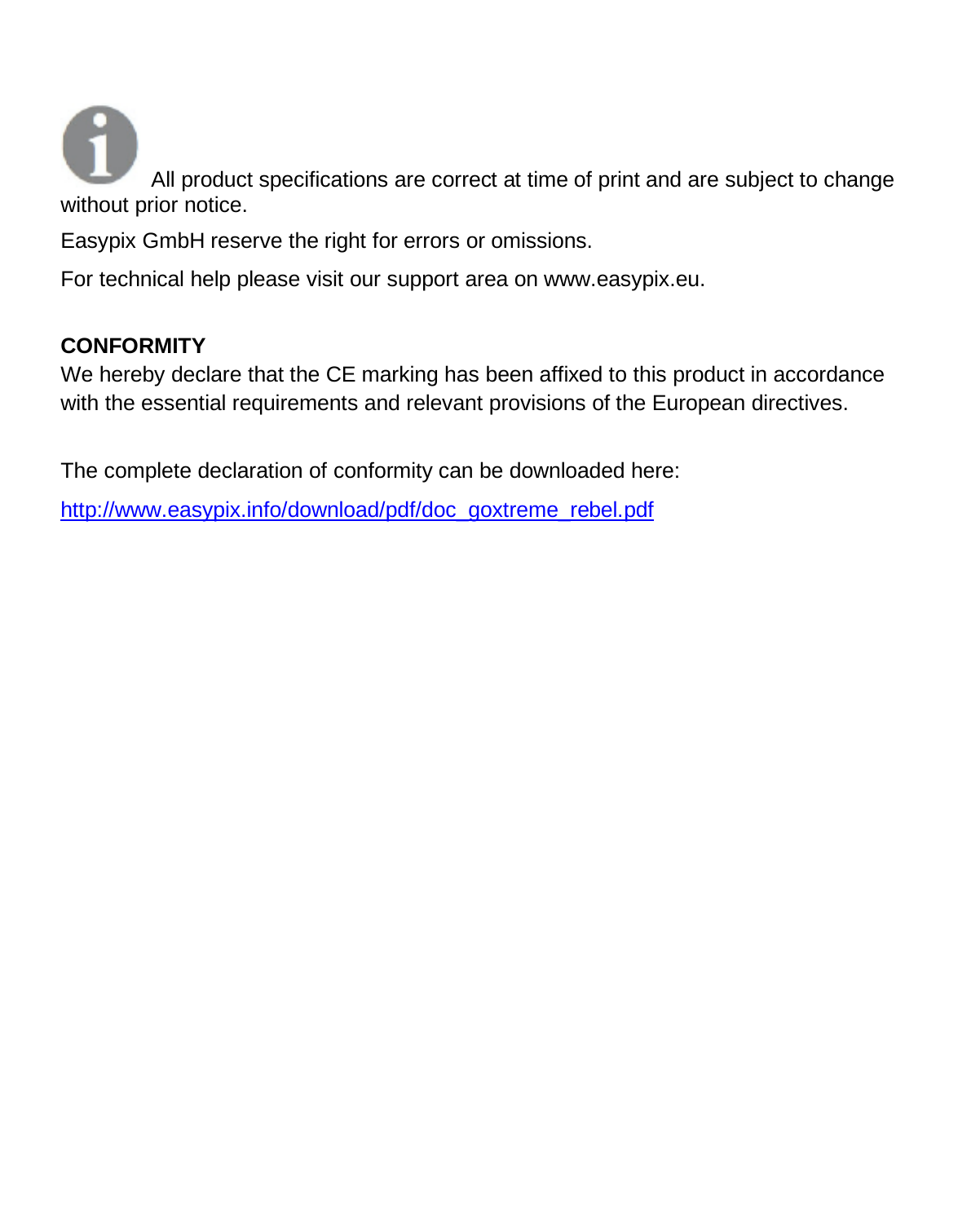#### **DISPOSAL**



**Dispose of packaging**

For disposal, separate packaging into different types. Cardboard and board must be disposed of as paper and foil must be recycled.



# **Disposal of Waste Electrical and Electronic Equipment and/or Battery by users in private households in the European Union.**

This symbol on the product or on the packaging indicates that this cannot be disposed of as a household waste. You must dispose of your waste equipment and/or battery by handling it over to the applicable take-back scheme for the recycling of electrical and electronic equipment and/or battery. For more information about recycling of this equipment and/or battery, please contact your city office, the shop where you purchased the equipment or your household waste disposal service. The recycling of materials will help to conserve natural resources and ensure that it is recycled in a manner that protects human health and environment.



• Never dismantle, crush, or pierce the battery, or allow the battery to short-circuit. Do not expose battery being placed in high temperature environment, if battery leaks or bulges, stop continue to use.